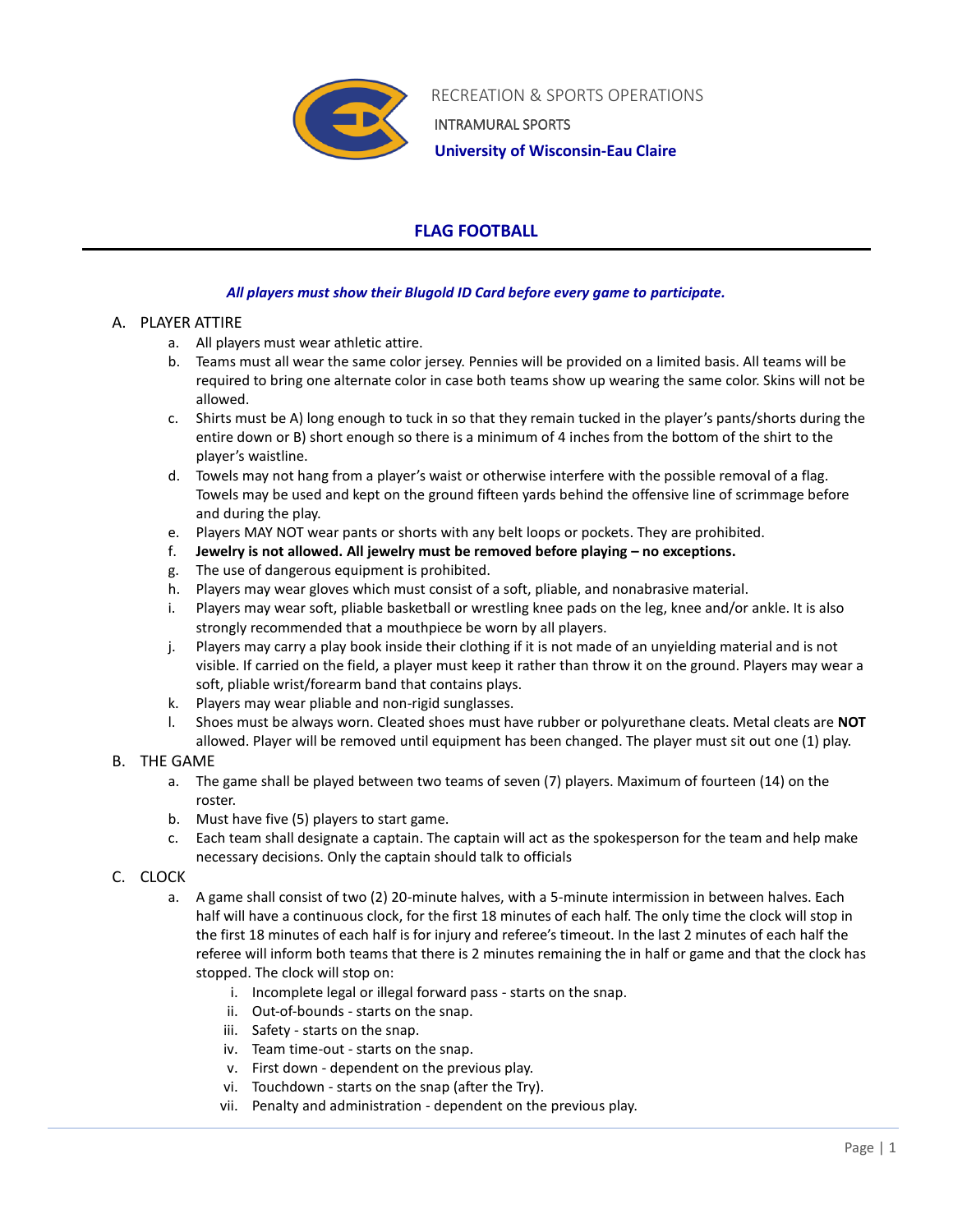- 1. EXCEPTION: Delay of game starts on the snap.
- viii. Referee's time-out starts at their discretion.
- ix. Touchback starts on the snap.
- x. Team A is awarded a new series dependent on the previous play.
- xi. Team B is awarded a new series starts on the snap.
- xii. Either team is awarded a new series after a legal punt starts on the snap.
- xiii. Team attempting to conserve time illegally starts on the ready.
	- 1. Team attempting to consume time illegally starts on the snap.
- xiv. Inadvertent whistle starts on the ready.
- b. The offensive team has 25 seconds to put the ball in play after the referee signals "ready for play."
- D. OVERTIME- *Playoffs Only*
	- a. If a game ends in a tie, it will be broken using a "Texas Tiebreaker":
		- i. A coin toss will precede the tiebreaker. Team winning the toss has three (3) options: A) offense; B) defense; or C) direction. The opposing team has the remaining choice.
		- ii. Play will begin on the 10-yard line and each team will have four (4) plays to score a touchdown. If Team A scores on its four plays, then Team B will have four (4) plays to score. If the score remains tied after each team finishes their possession, then the process is repeated. If Team A started the overtime on offense, then in the second overtime Team B will start on offense.
		- iii. When a pass is intercepted, the possession is over. An interception cannot be returned.
		- iv. Penalties are assessed like the regular game. A team shall be given a new series of four (4) plays when an automatic first down penalty is accepted. Dead ball penalties after a touchdown are penalized on the extra point attempt. Live ball penalties committed by either team after Team B gains possession during an attempt or overtime shall be enforced at the succeeding spot. Dead ball penalties following a successful attempt will be penalized from the succeeding spot, Team B's 14-yard line, if accepted.
		- v. Tiebreakers will be played on one side of the field throughout the whole overtime.
- E. TIMEOUTS
	- a. Each team is allowed two (2) 1-minute timeouts per half. Any timeouts not used during the first half do NOT carry over into the second half. The clock will stop on all timeouts.
- F. SUBSTITUTIONS
	- a. Free substitutions are allowed after any whistle, provided the substitution does not delay the game. However, no offensive substitute may enter unless he/she joins the huddle and is part of the huddle at the time when it breaks
- G. SCORING
	- a. Touchdowns will be worth six (6) points.
	- b. A team is given the choice of going for 1, 2, or 3 points after scoring a touchdown. Once the captain decides, it may only be changed if a timeout is called.
	- c. Ways of scoring a successful point after attempt are:
		- i. By running or passing from the 3-yard line = 1 point.
		- ii. By running or passing from the 10-yard line = 2 points.
		- iii. By running or passing from the 20-yard line = 3 points.
	- d. Touchdown Verification
		- i. The player scoring the touchdown must raise their arms so the nearest official can de-flag the player. If a player is not deflagged with one good pull by the official, and the official determines the flag belt has been secured illegally, the touchdown is disallowed. The player is disqualified, and it is a foul. Penalty: 10 yards from the previous spot, ejection of the player and loss of down.
	- e. After every score, the ball will be placed on the new offensive team's 14-yard line.
	- f. After a safety is scored, the team that is awarded two (2) points will automatically gain possession at their own 14-yard line.
- H. MERCY RULE
	- a. If a team is ahead by nineteen (19) at or below two minutes remaining in the game, the game will be over.
	- b. Game time is forfeit time. Teams should be ready to play at the scheduled game time. Teams should be ready to play at the scheduled game time. It is beneficial to have your team arrive 15-20 minutes early to ensure that games start on time and that forfeits be avoided.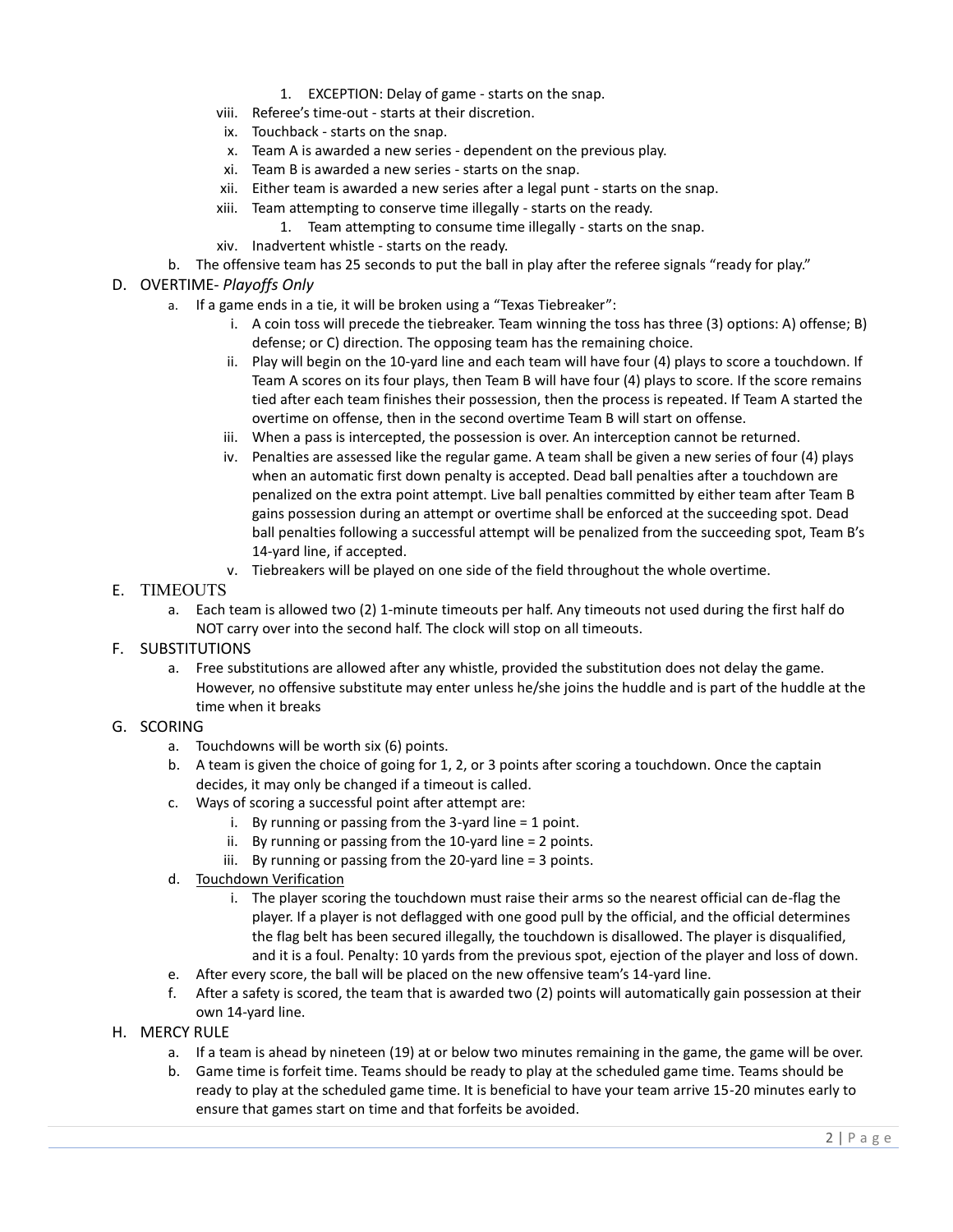### I. PLAYER CONDUCT

- a. Abusive or insulting language, acts of unfair play, and managers, coaches, or substitutes on the field of play will result in suspension.
- b. Team conduct will be registered, by the officials, following the game, on a 1 to 6 scale.
- c. A team will be made ineligible for the playoffs if their sportsmanship score is less than a 4

### J. POSESSION

a. The winner of the pre-game toss shall have the first choice of the following options: A) offense or defense or B) which goal to defend.

#### K. TEAM BOX

- a. Only players and one (**1**) coach may be in the box behind the net (team bench).
- b. All other fans and spectators must remain in the spectator viewing areas designated by the Competitive Sports staff.
	- i. Any player, coach, or fan that interferes with the play of the game is subject to a technical foul or removal from the playing area.

#### L. DEFINITION OF PLAYING TERMS

- a. Scrimmage Line
	- i. The scrimmage line for Team A is the yard line and its vertical plane, which passes through the point of the ball nearest its own goal line. The scrimmage line for Team B is the yard line and its vertical plane, which passes through one yard from the point of the ball nearest its own goal line.
- b. Removal of Flag Belt
	- i. When the flag belt is clearly taken from the ball carrier the down shall end and the ball is declared dead.
	- ii. The position of the ball when the player is deflagged determines the spot of the next line of scrimmage.
	- iii. A defensive player may not hold, push, or knock down the ball carrier in an attempt to remove the flag, nor shall an offensive player hold, block or run through a defensive player trying to remove the flag belt.
	- iv. When a runner loses their flag belt, either accidentally or inadvertently, play continues. The deflagging attempt reverts to a one-hand tag of the runner above the waist and below the shoulder.
- c. Kick Catch Interference
	- i. While any punt is in flight beyond the kicking teams scrimmage line, the kicking team shall not touch the ball or the receiving team, nor obstruct the receiving team's path to the ball, unless the punt has been touched by the receiving team. The kicking team may catch, touch, muff or bat a punt in flight if the ball is beyond their scrimmage line and if the receiving team is not in position to catch the ball.
- d. Ball in Play, Dead Ball, Out of Bounds
	- i. The ball is declared dead when the ball touches the ground **A)** on a fumble, **B)** on a lateral, **C)** on a pass, or **D)** after touching a player on a punt.
	- ii. The ball becomes live once the ball is legally snapped.
	- iii. The sideline and the end lines are considered out of bounds. Only one foot needs to touch in bounds for a pass to be completed.
	- iv. Once an offensive or defensive player steps out of bounds, that player is no longer eligible to participate in the play.
- e. Series of Downs
	- i. In a series of four (4) downs, the ball must be advanced to the next zone before a new series of downs can be awarded to the offensive team. Yardage lines are considered part of the forward zone.
- f. Handling the Ball (Punts, Snaps, Handing, Catching, and Passing)
	- i. **PUNTS:** If a punt is to be made, the team punting must announce it before the down starts. After the announcement, the punt must actually be made, NO FAKE PUNTS. The offensive team making the punt must have four (4) players on the line of scrimmage; but the defensive team does not need anyone on the line of scrimmage. The receiving team may have blockers for the punt, but the blockers may not pass the line of scrimmage at any time; they may only jump in a vertical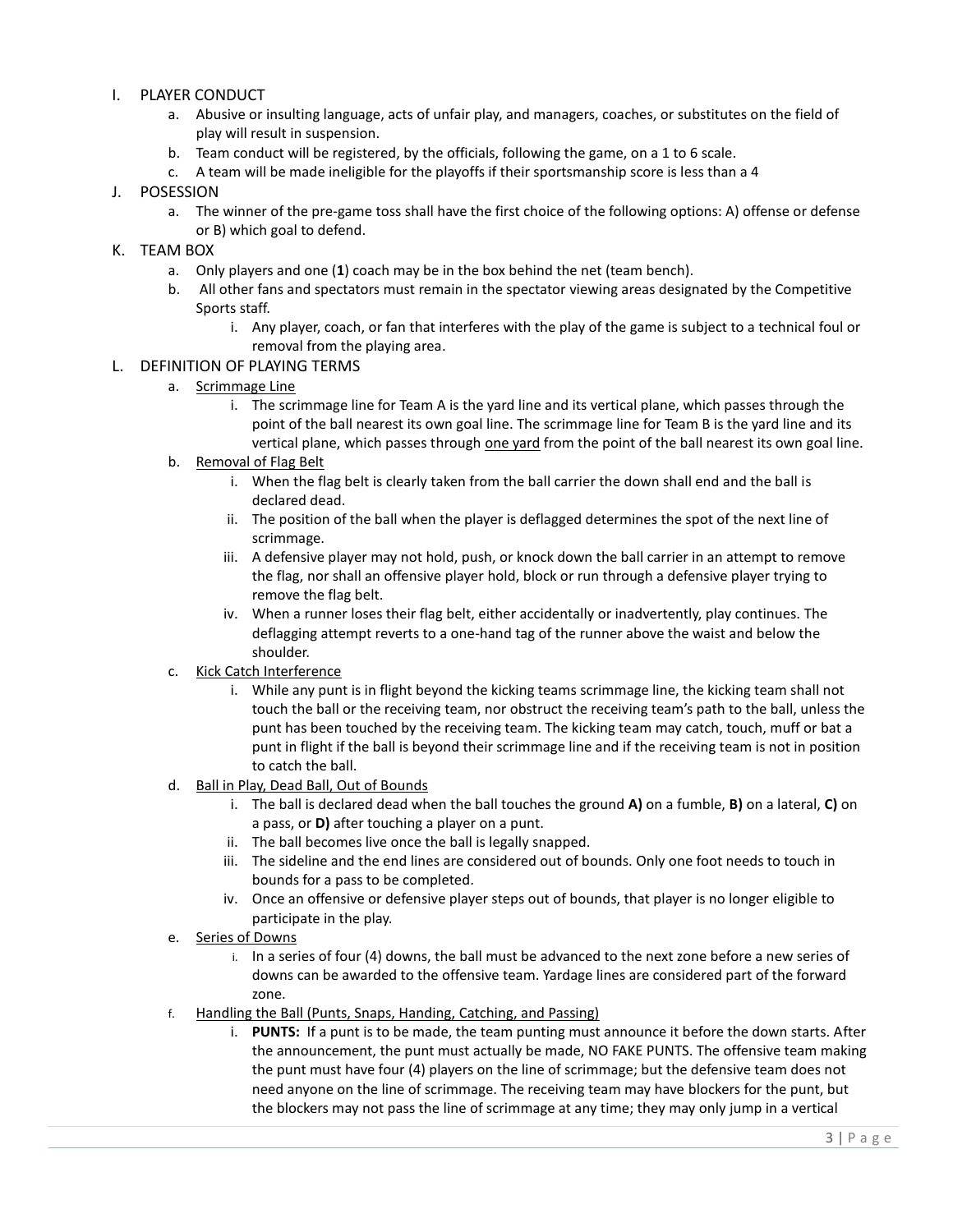plane, never passing over the line of scrimmage. The offensive team may not cross the neutral zone until the ball is punted. After the punter receives the snapped ball, he/she must punt it immediately in a continuous motion.

- 1. The defensive team may not build a pyramid or support each other in any manner to block or attempt to block a punt.
- ii. **SNAPS:** The ball may be snapped between the legs or to the side of the snapper, from the ground.
	- 1. The player who receives the snap must be at least two (2) yards behind the offensive line of scrimmage. Direct snaps are illegal.
	- 2. If an eligible player is deflagged prior to touching the ball on a forward attempt, it is defensive pass interference.
	- 3. During the interval between downs, two (2) or more consecutive encroachment fouls are committed by the same team. *Penalty: 10 yards for the second encroachment foul.*
- **iii. HANDING:** Any player may hand the ball forward or backward at any time.
- **iv. CATCHING:** Forward pass that is caught or intercepted in bounds. If the pass is caught simultaneously by members of the opposing teams inbounds, the ball becomes dead at the spot of the catch, and it belongs to the offensive team.
- **v. PASSING:** All players are eligible for a forward pass. The passer may pass the ball from anywhere **BEHIND THE LINE OF SCRIMMAGE.**
	- **1.** The passer shall not intentionally ground the ball to avoid a sack. *Penalty: 5 yards from the spot of foul and loss of down.*
- g. It is illegal to steal or attempt to steal (strip) the ball from a player with possession of the ball. The object of the game is to deflag a ball carrier, not to steal the ball. **Penalty: 10 yards from the result of the run.**
- h. Roughing the Passer
	- *i.* Defensive players must make a definite effort to avoid charging into a passer after has clearly been thrown. The defensive player may not contact the throwing arm of the passer.
- i. Flag Guarding: Ball carriers shall not guard their flags by blocking (with their hands, arms, or the ball) the opportunity for an opponent to pull or remove the flag belt.
	- *i.* The defensive player shall not (intentionally or accidentally) hold, grasp or obstruct forward progress of a ball carrier when attempting to remove a flag belt.
- j. Flag Belt Removal: A defensive player intentionally pulling or removing a flag belt from an offensive player is illegal.
- k. Offensive Screen Blocking: The offensive screen block shall take place without contact. The screen blocker shall have their hands and arms at their sides or behind their back. Any use of the arms, elbows, legs, or knees to initiate contact during an offensive player's screen block is illegal. A blocker may use their feet to gain position before, during or after screen blocking.
- l. Screen Blocking Fundamentals: The process for a legal blocker is to become stationary anytime a defensive player is within one yard of the blocker.
	- i. Once stationary the blocker may not use arms, legs, or feet to impede the defensive player.
- m. Blocking and Interlocked Interference: Teammates of a runner or passer may interfere for them by screen blocking but shall not use interlocked interference by grasping or encircling one another in any matter.
- n. Use of Hands or Arms by the Defense: Defensive players must go around the offensive player's screen block. The arms and hands may not be used to grab or push the opponent aside. The application of this rule depends entirely on the judgment of the official. A rusher may use their arms or hands to break a fall or retain their balance.
- o. There will be no bumping, checking, or any other intentional contact between a defender and offensive pass receiver. Both offense and defense teams are limited to screening an opponent.
- p. Defensive players may not trip ball carriers to remove their flag belts.
- q. At half time the field is reserved for players and coaches only. Any other spectators/fans on the field will be considered unsportsmanlike conduct. *Penalty: 10 yards assessed at the beginning of the second half.* **CO-REC FLAG FOOTBALL**